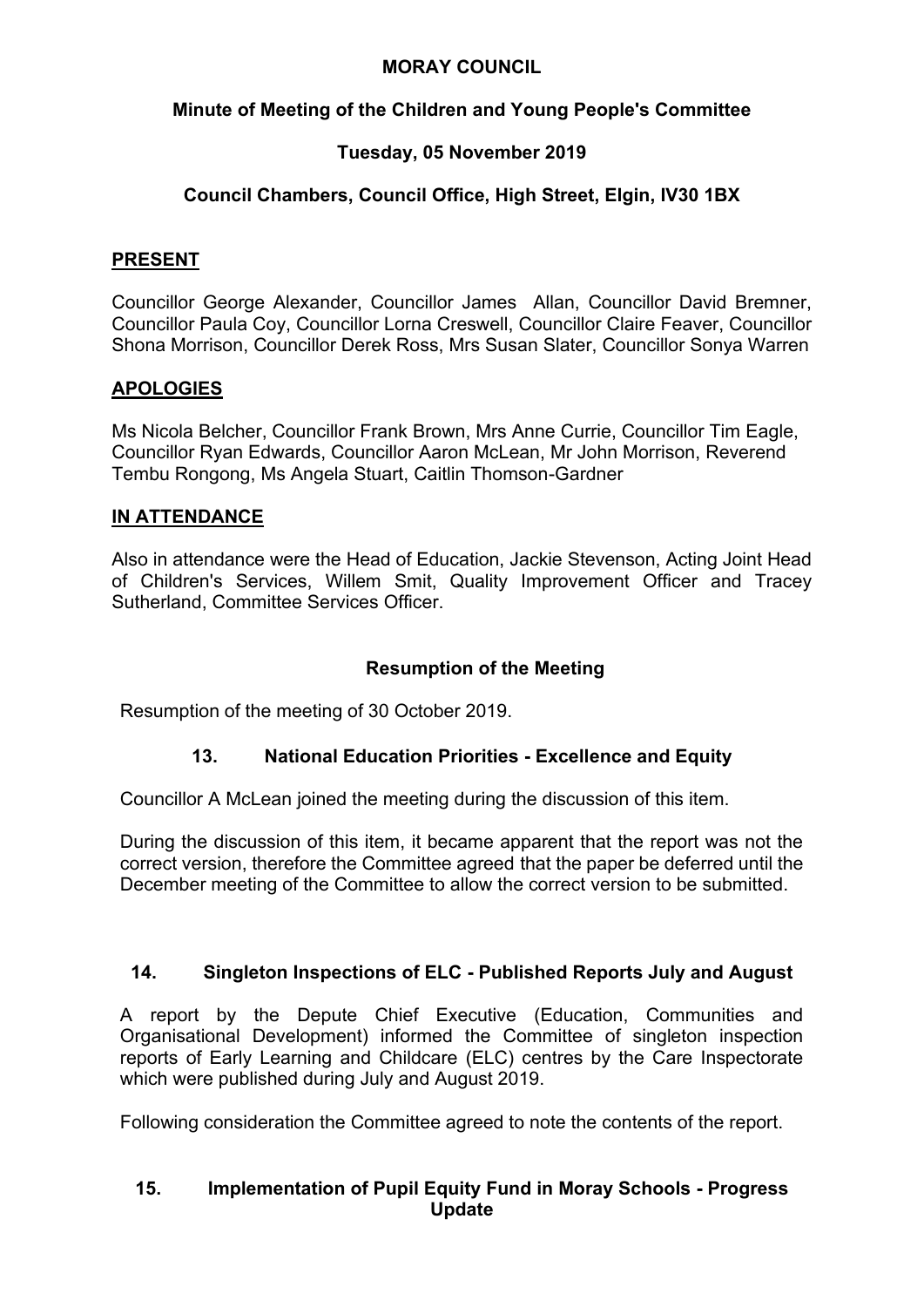A report by the Depute Chief Executive (Education, Communities and Organisational Development) informed the Committee about progress made with the implementation of the Pupil Equity Fund (PEF) in schools and the evidence of impact to date.

Following consideration the Committee agreed to note the content of this report.

#### **15a. Improvement and Partnership Plan - Education Self Evaluation Pilot Project**

A report by the Depute Chief Executive (Education, Communities and Organisational Development) informed the Committee about a pilot project to collaboratively self-evaluate educational provision in Moray in partnership with Education Scotland.

Following consideration the Committee agreed to:

i) note the content of this report; and

ii) note that there will be a standards and quality report to this Committee on 18<br>II) December 2010 December 2019.

#### **16. Progress Report on Developing the Young Workforce Partnership**

A report by the Depute Chief Executive (Education, Communities and Organisational Development) invited the Committee to scrutinise and note the progress made across Moray in relation to Developing the Young Workforce (DYW) in response to Scotland's Youth Employment Strategy.

Following consideration the Committee agreed to note the content of the report.

#### **17. Question Time \*\*\***

Under reference to paragraph 17 of the minute of the meeting of 28 August 2019, Councillor Ross requested a diagram of the new structure within Education and Children and Families Social Work.

In response, the Head of Education confirmed that she would be circulate a structure chart to all members.

Under reference to paragraph 11 of the minute of the meeting of 28 August 2019, Councillor Feaver sought an update on the Additional Support Needs and SEBN review.

In response, the Joint Acting Head of Children's Services, Jackie Stevenson confirmed that all the research and consultation has been completed is being compiled into a report to be brought back to a future Committee. She further confirmed that the formal consultation will take place in January 2020.

Councillor Ross requested the all Councillors and Officers have a full day booked out in their diary for Children and Young People's Committee in the future so that